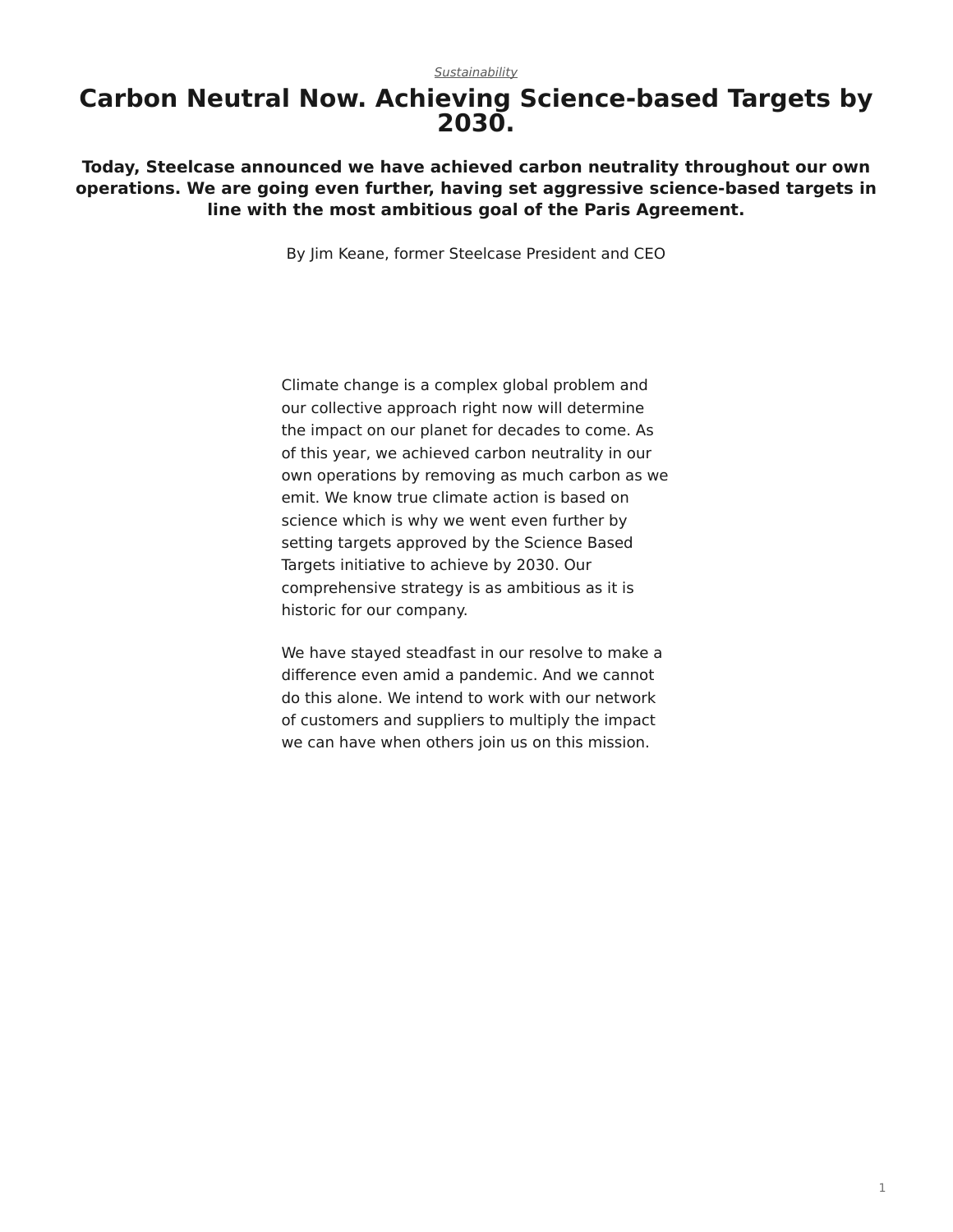### **BOLD GOALS**

Over the next decade, we will focus on significantly reducing emissions with targets that are in line with what climate science shows us is the rate needed to prevent the worst impacts of climate change. To accomplish this over the next decade, we plan to improve energy usage, reduce waste in our operations and align company behavior and decisions to support this strategy. Since most of our emissions are considered indirect, we will work with our suppliers to set their targets.

## **We intend to:**

Reduce absolute emissions from our operations by 50% by 2030.

Cut indirect emissions from business travel and waste generated in operations.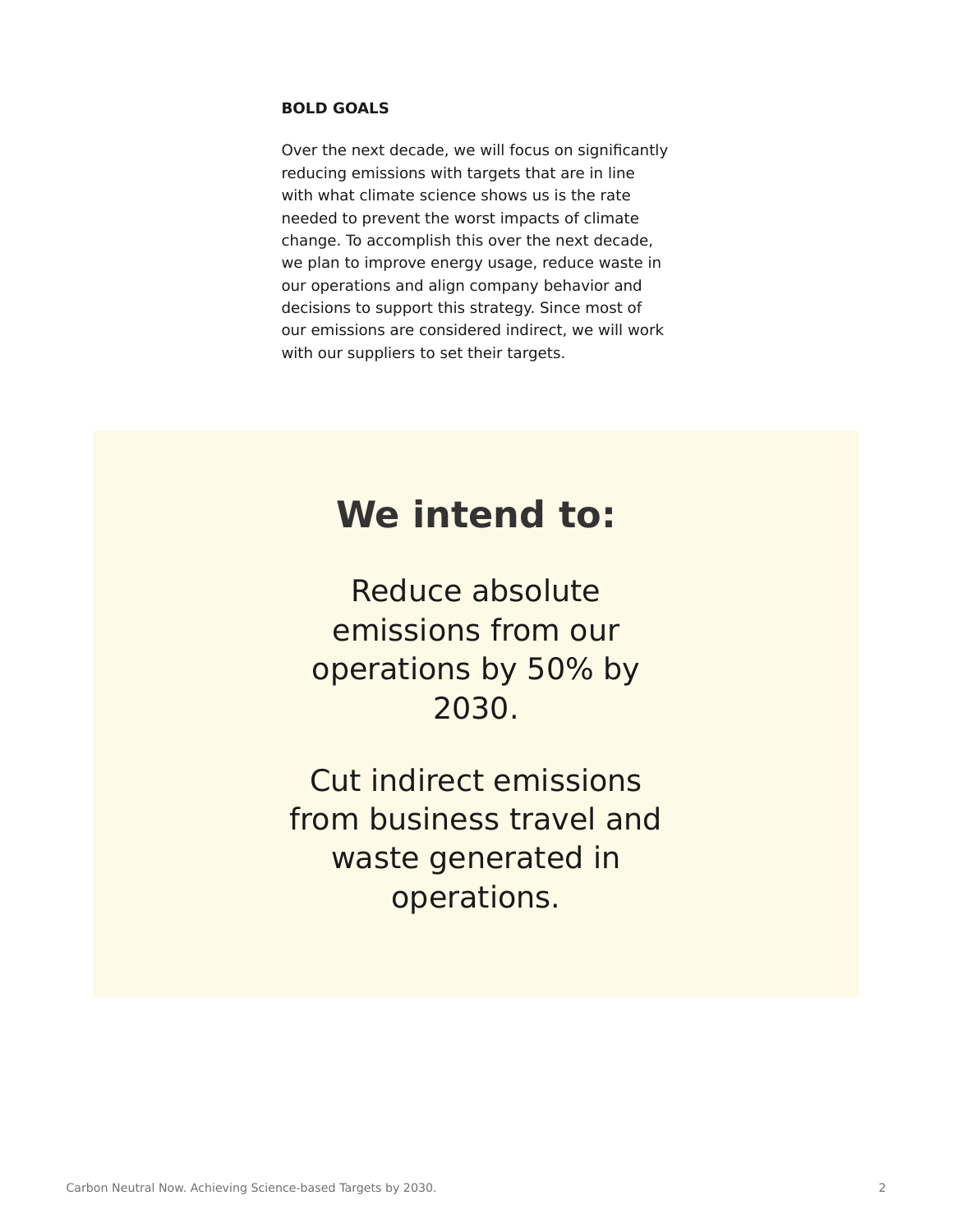Engage with suppliers to set their own sciencebased targets by 2025.

## **Read more specifics in the [sustainability](https://www.steelcase.com/discover/steelcase/sustainability/) [section](https://www.steelcase.com/discover/steelcase/sustainability/) of our website.**

Our goals place us in a group of fewer than 200 companies that have set science-based targets aligned with reducing greenhouse gas emissions to keep climate change at or below 1.5°C. By committing to aggressively cut emissions at this rate, we are aligned with the most ambitious temperature goal of the Paris Agreement.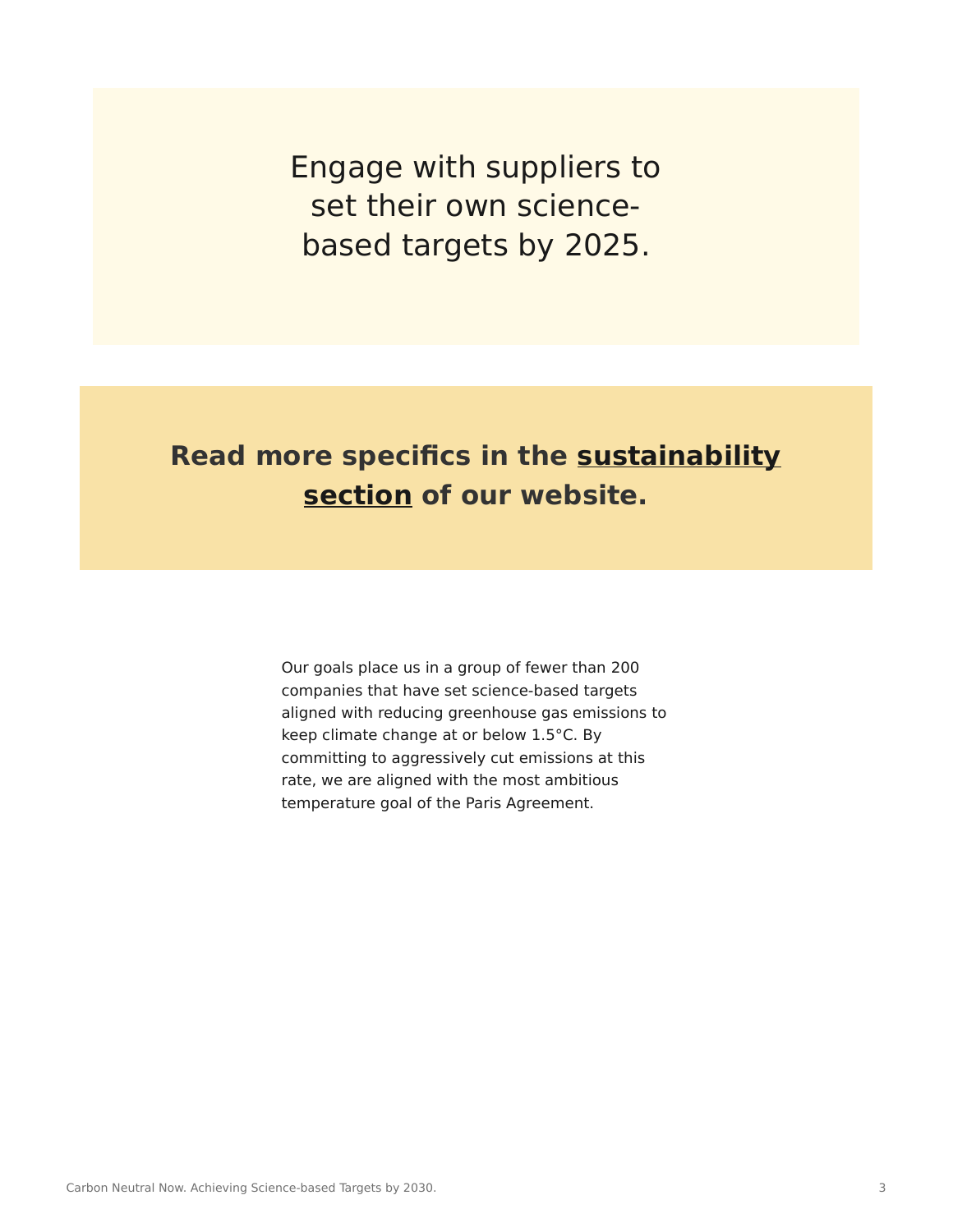The 1.5°C scenario may sound like a small number, but even a slight temperature change has a big impact. Our connected ecosystem means a change in temperature in one part of the world can create chaos in another. With a 1°C rise in temperatures, we've already seen human and business impacts from record-breaking storms, forest fires, heat waves and floods. Without action, there will be large-scale disruption and devastation to our communities, including coastal areas that could end up underwater or land-locked cities that could see massive migration.

#### **THE BUILT ENVIRONMENT**

We have an obligation and opportunity to lead in our industry. By 2060, it's projected the world will add 2.5 trillion feet of buildings\*. Since the built environment is already the largest contributor to greenhouse gas emissions, this will exacerbate an already serious issue. Reports suggest building operations contribute to 28% of global carbon dioxide emissions and building materials and construction contribute 11%\*\*. Since the built environment is part of the problem, we believe it's our responsibility to be part of the solution — and we've felt that responsibility for a long time.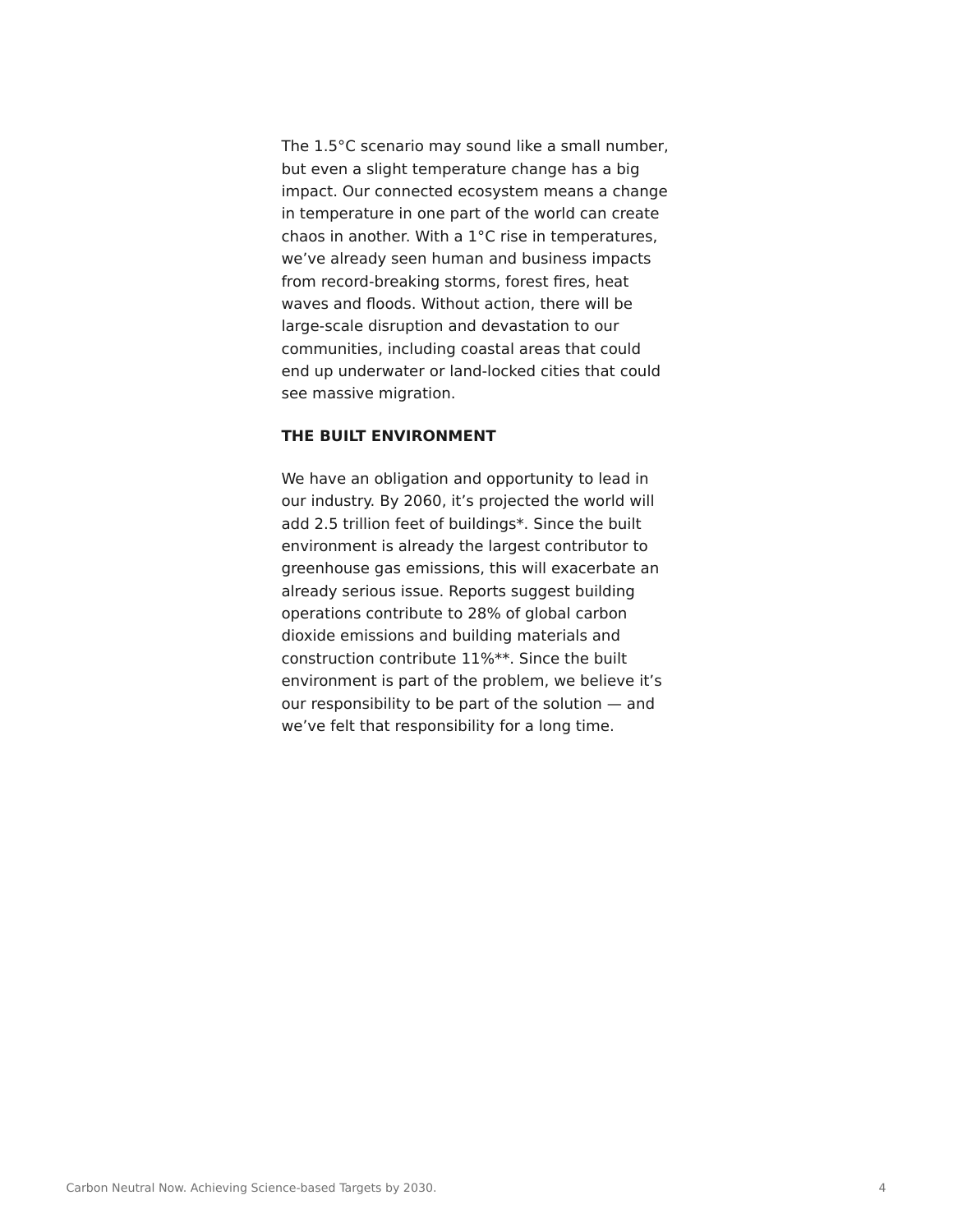# **Steelcase has been in business for over 100 years and has a long history of protecting the environment.**

In fact, it's been one of our core values since our founding. Over the past decade, we've cut our greenhouse gas emissions by over 30%. We've worked to remove dangerous chemicals from our processes, to reduce our water usage and to make investments in alternative energy. We plan to be in business for the next 100 years and beyond which is why we take the urgency of climate change and its projected impacts so seriously.

### **THE "RIPPLE EFFECT"**

As we've worked on this key environmental issue over the years, we've had the benefit of seeing how one action causes another and another  $-$  a positive "ripple effect." A growing number of organizations are also trying to reduce their carbon emissions and need our support. They need specific, detailed information about how we will meet our objectives and how our products and services can help them meet theirs. As we set our targets for additional carbon reductions in the future, we'll share how we measure and validate our carbon footprint. We will also ask our suppliers to join us by setting their targets.